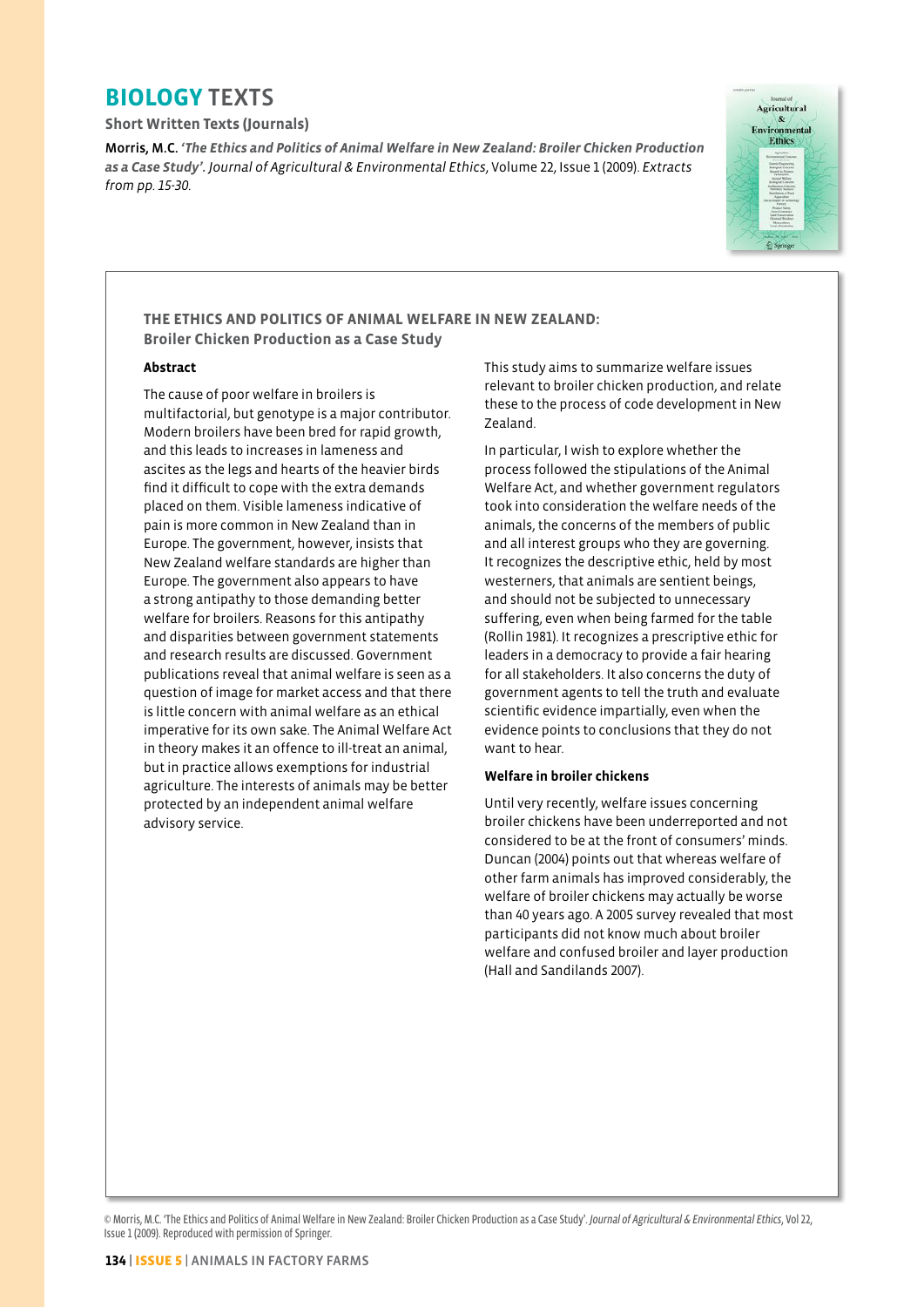#### **Short Written Texts (Journals)**

Morris, M.C. *'The Ethics and Politics of Animal Welfare in New Zealand: Broiler Chicken Production as a Case Study'. Journal of Agricultural & Environmental Ethics*, Volume 22, Issue 1 (2009). *Extracts from pp. 15-30.*



## **THE ETHICS AND POLITICS OF ANIMAL WELFARE IN NEW ZEALAND: Broiler Chicken Production as a Case Study** *(continued)*

Leg weakness shows up as lameness in broiler houses, including breeders (Mench 2004). The measurement of lameness in Europe and in other countries has been quantified using a gait scoring system that has consistently given the same result when used by different observers (Kestin et al. 1992; Butterworth et al. 2007). This means that the degree of lameness and the associated suffering can be directly compared in different flocks and countries. Kestin et al. (1992) divided walking ability into 6 categories, with a score of 0 indicating no detectable walking abnormality, and 5 indicating the bird "was incapable of sustained walking on its feet." A gait score of 3 was described as a state whereby the bird had "an obvious gait defect."

Kestin et al. (1992) argued that birds with a gait score of 3 or more were in pain. The basis for this was the argument from analogy. The authors compared the condition of the birds with a dairy cow suffering in a similar way. Such a cow, the authors argue, would require veterinary attention, and if it could not be cured, would be euthanized.

Two later experiments provided more direct evidence that a lameness score of 3 or more is painful. McGeown et al. (1999) found that lame birds with a gait score of 3 were slower at negotiating obstacles than healthy birds, but this difference decreased when the lame birds were given analgesics. Danbury et al. (2000) found that lame birds with a gait score of 3 self selected food treated with analgesics, and that birds given analgesics improved their gait score.

The proportion of birds with severe enough lameness to be in continuous pain is likely to be high. A survey of UK broiler flocks found that 3% had a lameness score of 3 or above (SCAHAW 2000). However, other figures in the literature for Europe report visible lameness ranging between 14 and

30% (Kestin et al. 1992; Sanotra et al. 2003). Dawkins et al. (2004) did not use the Kestin et al (1992) scoring criteria, but in their survey of British and Danish broiler houses they record a mean visible lameness of 26.4%.

The pain associated with lameness, its high incidence in broiler houses, and the sheer numbers of broiler chickens when compared with other intensively farmed animals, mean that lameness in broilers is arguably the most important welfare consideration in modern farming. In his comparative study of animal welfare in different farming systems, Webster (1994) states how the issue of lameness in poultry must be "in both magnitude and severity, the single most severe, systematic example of man's inhumanity to another sentient animal"

Haslam and Kestin (2004) list mortality as a major indicator of poor welfare. Mortality can be indicative of Sudden Death Syndrome (SDS) or of death from ascites. SDS is not considered a welfare concern as loss of consciousness is quick (Julian 2004).5

Ascites are however a welfare issue, as it is a painful condition. It is caused by fluid build up as a result of the heart overworking to pump blood into heavier birds. High mortality rates can indicate high levels of ascites (Haslam and Kestin 2004).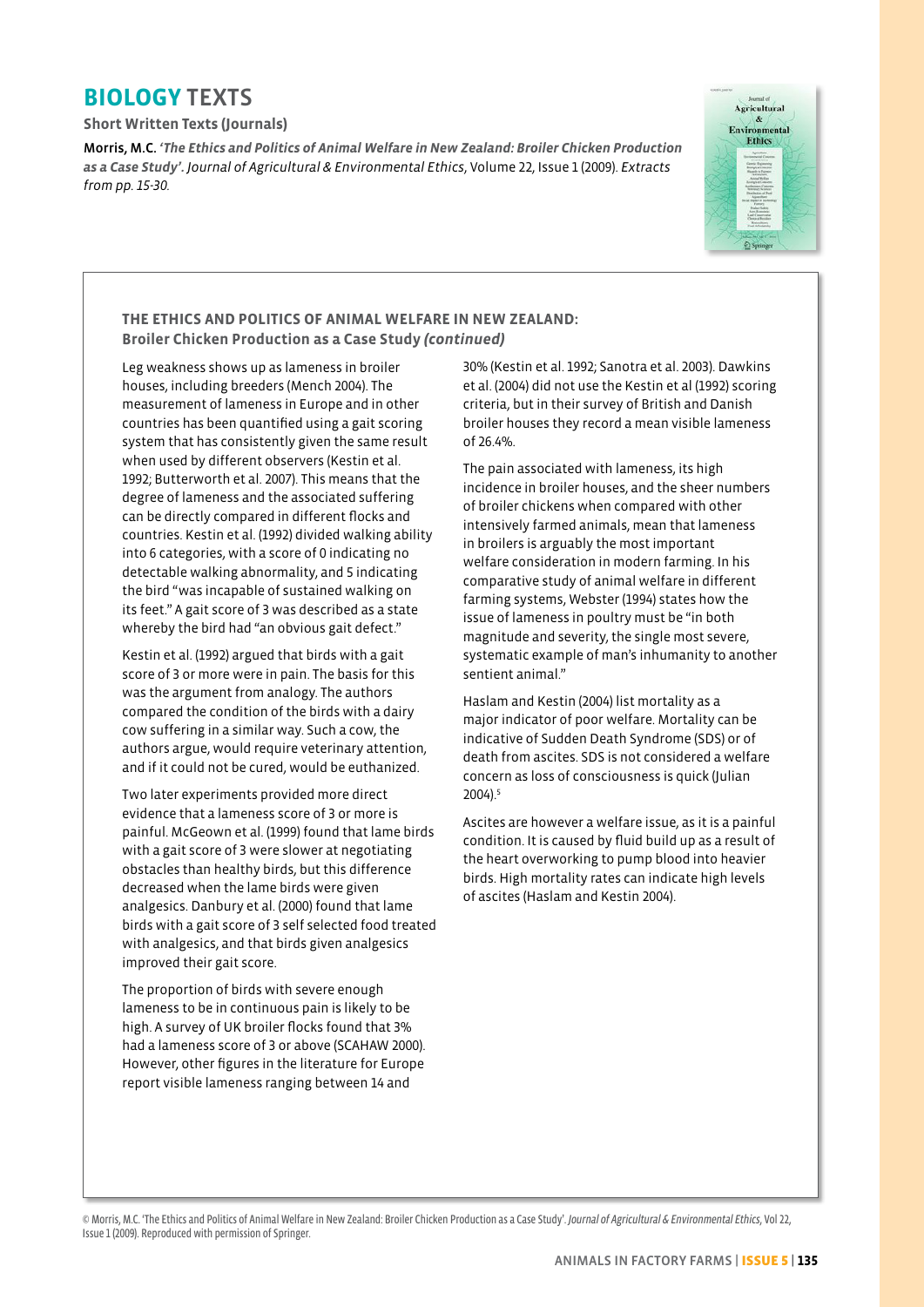### **Short Written Texts (Journals)**

Morris, M.C. *'The Ethics and Politics of Animal Welfare in New Zealand: Broiler Chicken Production as a Case Study'. Journal of Agricultural & Environmental Ethics*, Volume 22, Issue 1 (2009). *Extracts from pp. 15-30.*



**THE ETHICS AND POLITICS OF ANIMAL WELFARE IN NEW ZEALAND: Broiler Chicken Production as a Case Study** *(continued)***.**

### **Indicators for poor welfare**

Most expert reviews emphasize the role of genotype in welfare problems (Bessei 2006, Duncan 2004, Mench 2004). Kestin et al. (1992) monitored lameness in commercial chicken breeds and in a strain that had been allowed to breed with no selection pressure for 11 generations. This wild type bird had no lameness, compared with scores of 2-27% in the commercial lines.

Ascites and other metabolic disorders are also associated with the faster growing genotypes, as the heart has to pump harder in the heavier strains (Maxwell and Robertson 1997, Julian 2004). The SCAHAW (2000) compared the mortality of standard commercial broilers with the slower growing "label rouge" strain, which has a lower mortality. An increase in stocking density from 34 to 40 kg per sq. m was found to affect mortality in an experimental set up within a single commercial operation (Hall 2001). However, when compared across different companies other husbandry factors within the company had a far greater effect (Dawkins et al. 2004).

Keeping commercial breeds under free range conditions reduced, but did not eliminate lameness, though selective breeding for slower growth reduced lameness almost to zero (Kestin et al. 1992).

This demonstrates the importance of genotype as a predictor for lameness. Slow growing strains reared in the same conditions as conventional breeds also showed more active behavior, fewer heart abnormalities, less tendon degeneration (Bokkers 2003), lower mortality, lower culling rate and fewer ascites (Castellini et al 2002). Substituting commercial breeds for slower growing strains should therefore be a priority for any legislature that is seriously committed to improving broiler welfare.

## **The process of Code formulation in New Zealand**

While many of the conclusions reached by Bagshaw and Matthews (2001, unpublished) mirror those of the SCAHAW (2000) report in agreeing that genotype is the main causal factor for poor welfare, the style of writing and the language used reflects a lower sensitivity to the pain of non-human animals and a reluctance to even acknowledge that animals feel pain. So for example, Bagshaw and Matthews (2001) discuss previous experiments showing that lame chickens and turkeys perform better when given or offered feed containing analgesics (McGeown et al. 1999; Hocking et al. 1999; Danbury et al. 2000). Bagshaw and Matthews (2001, unpublished) then conclude that these studies show "some indirect" evidence that poultry feel pain or discomfort when lame.